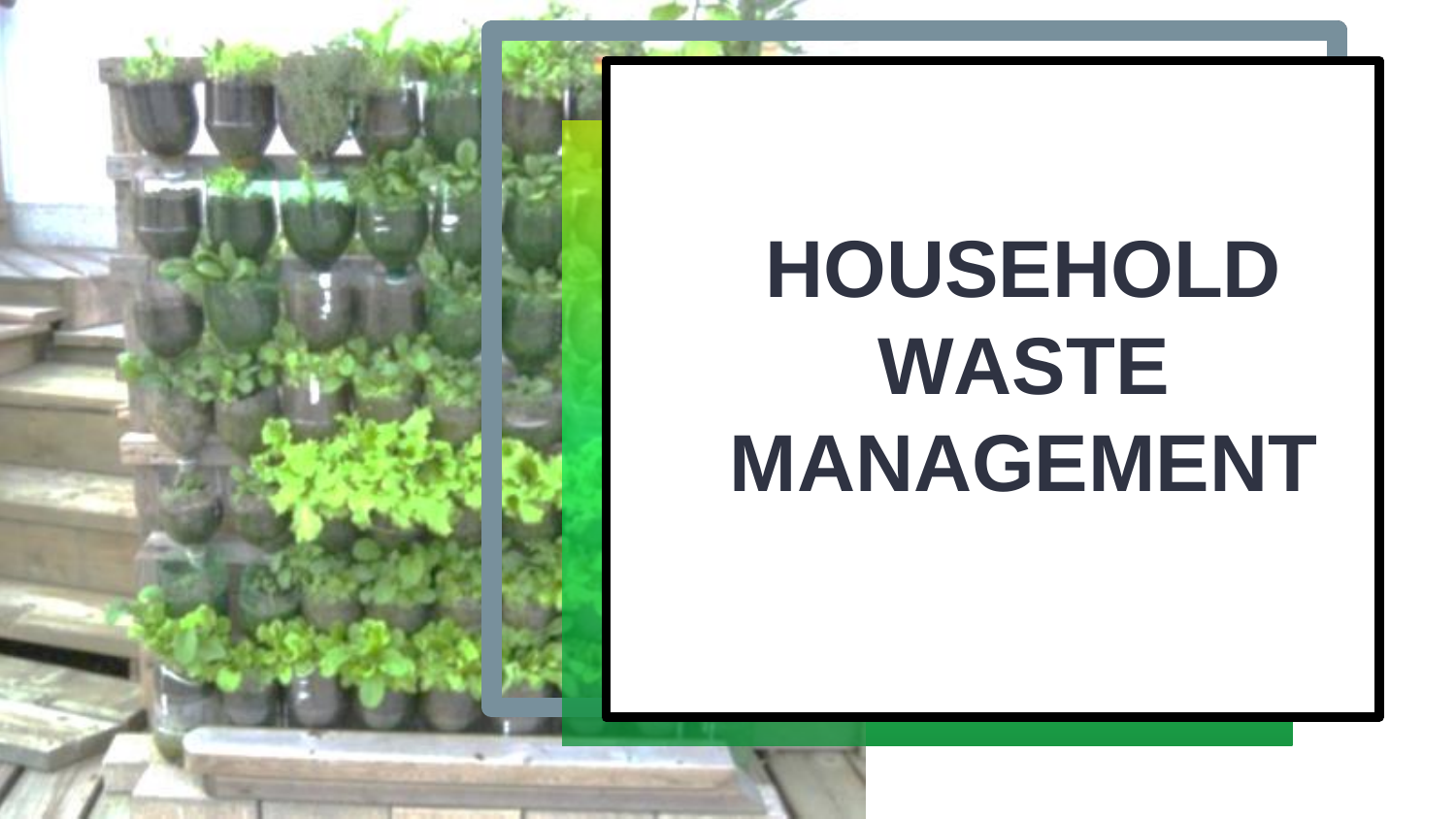# **Household waste**

## **Examples for more sustainable waste management**





www.gepec.cat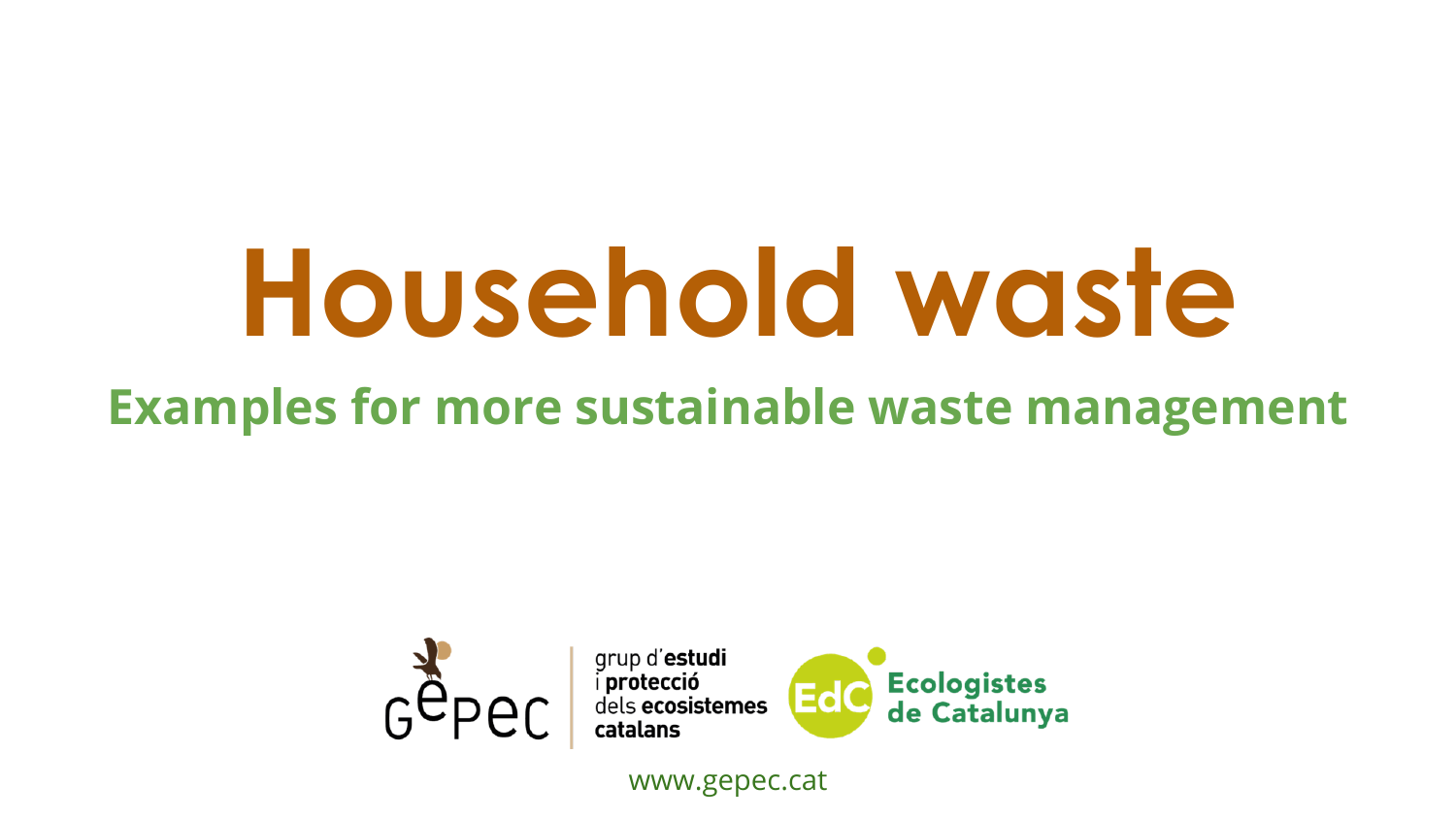#### Until now, we have always talked about the 3R's:

# **REDUCE - RECYCLE - RE-USE**

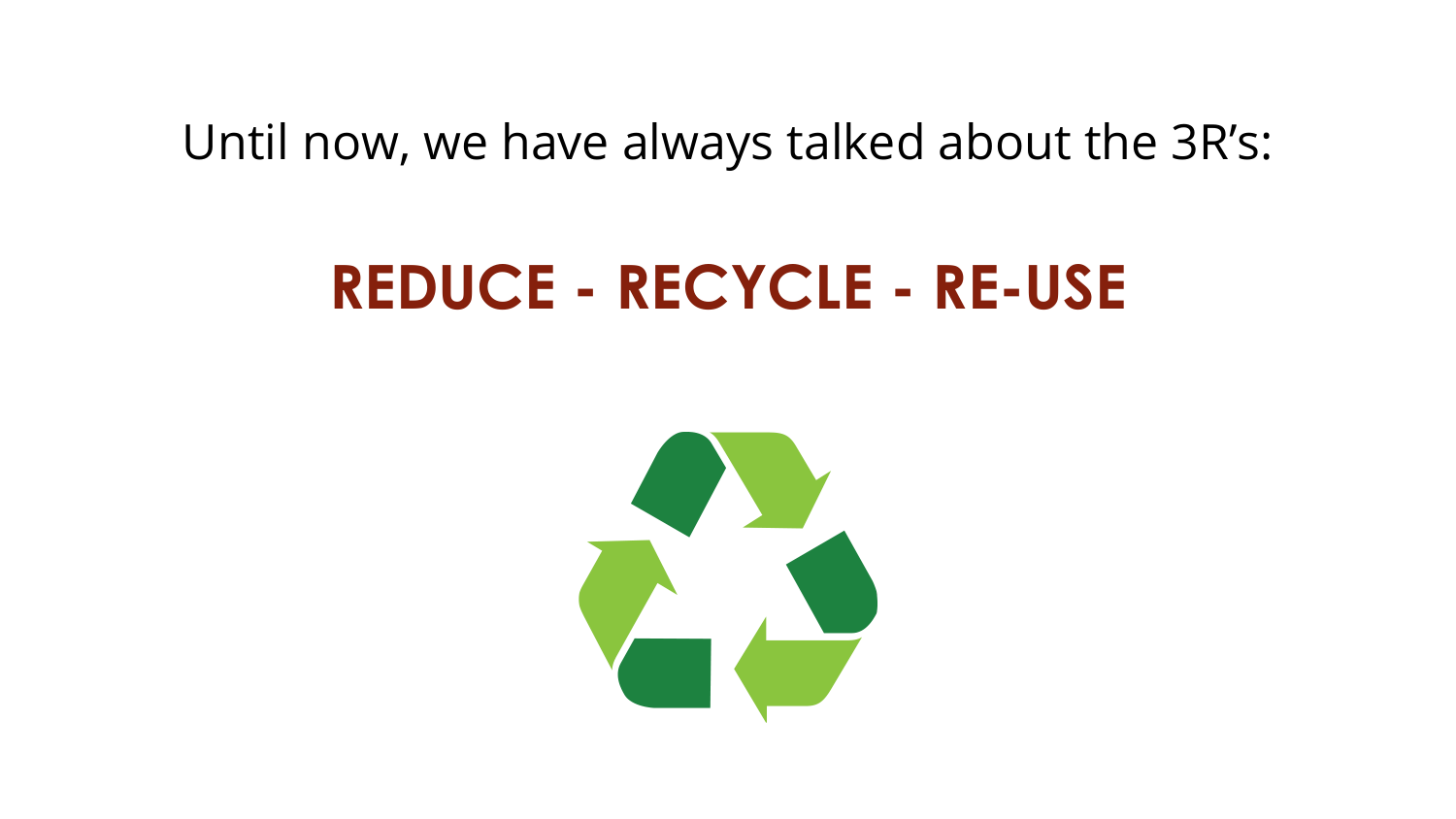#### We have to start thinking about the 6R's:

#### **REDUCE + RECYCLE + RE-USE**

+

# **RETHINK** + **REPLACE** + **REPAIR**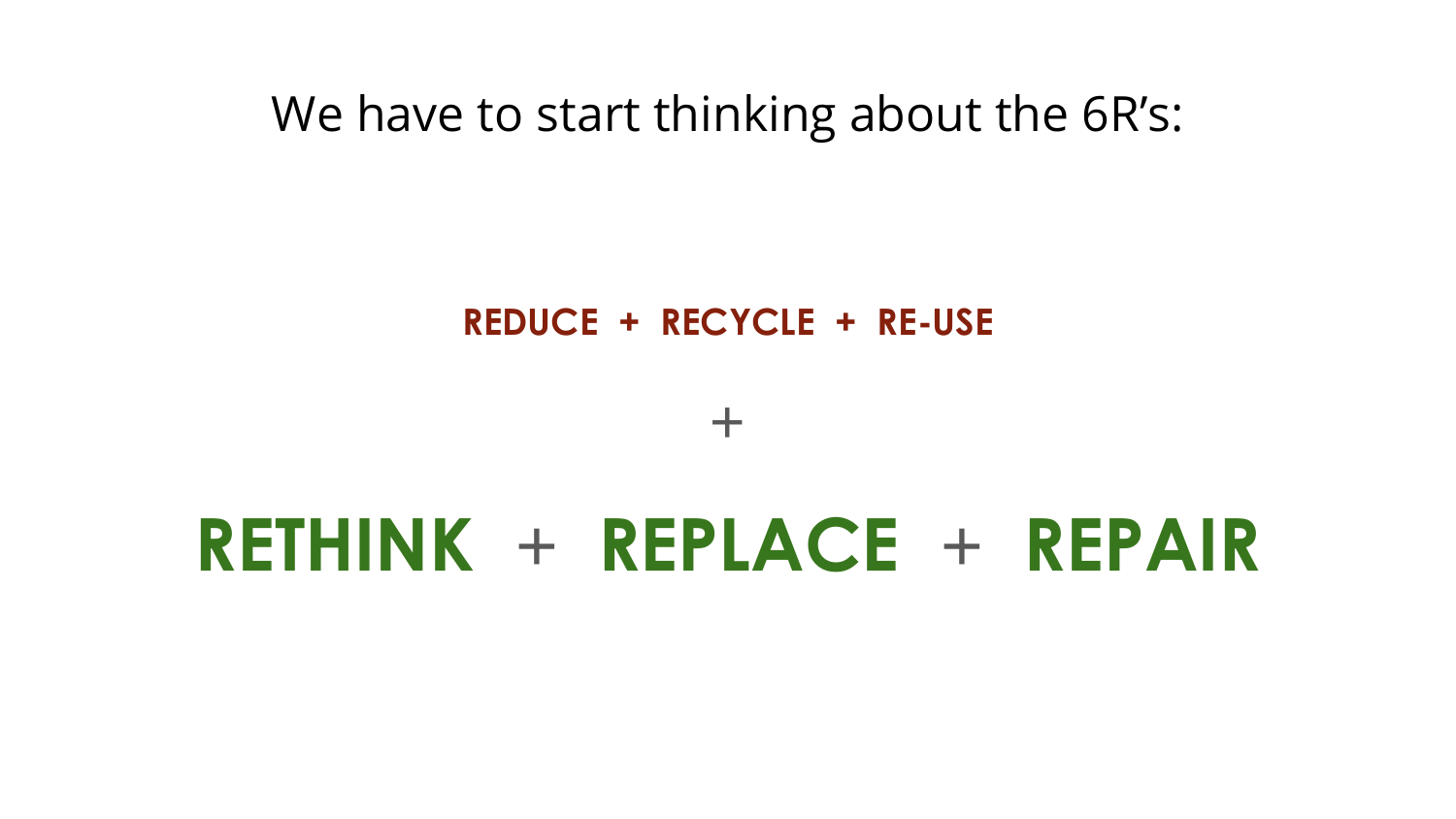# **RETHINK / REINVENT**: the products and their functions

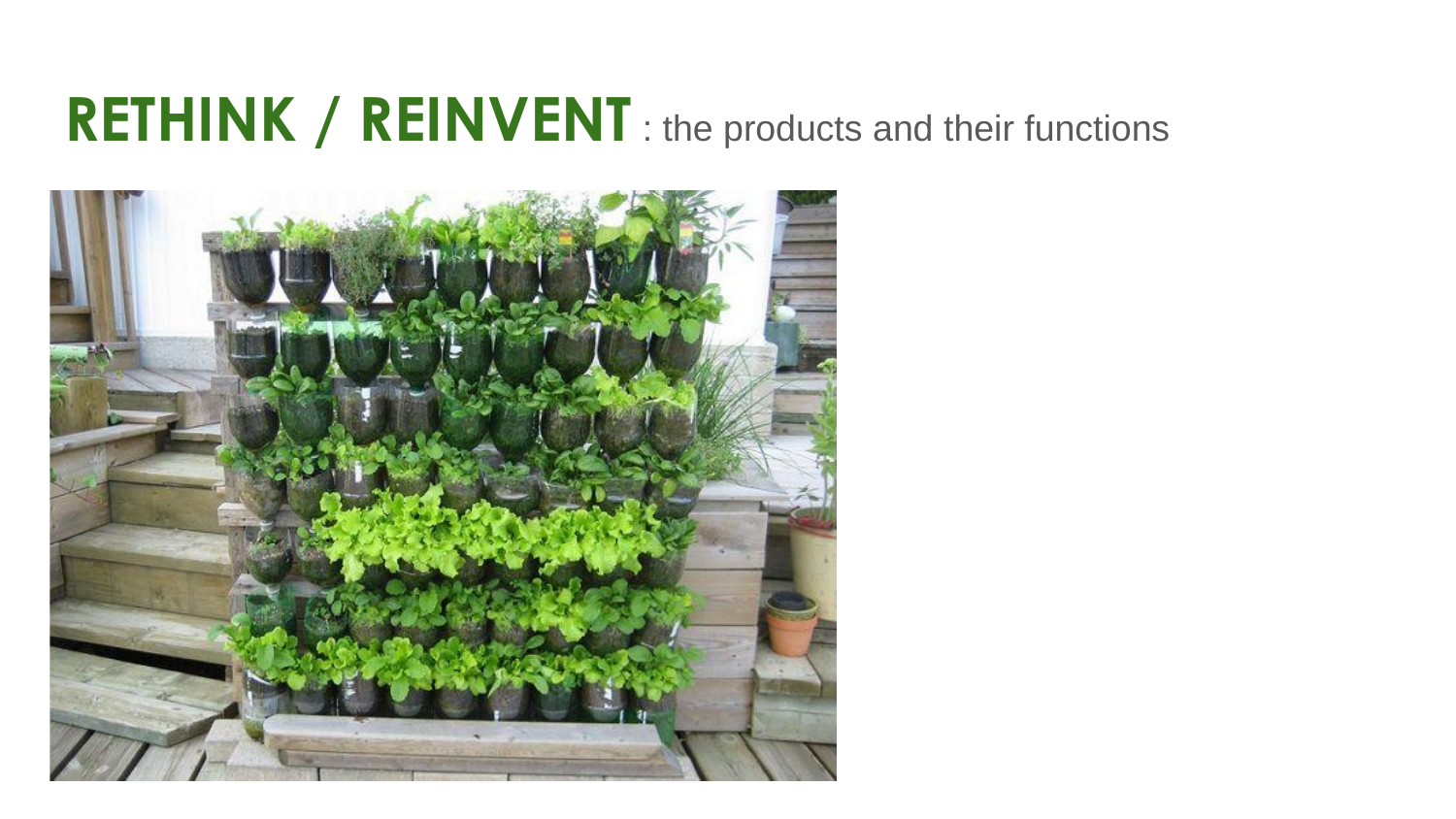# **REPLACE / REBUY** : the dagerous products

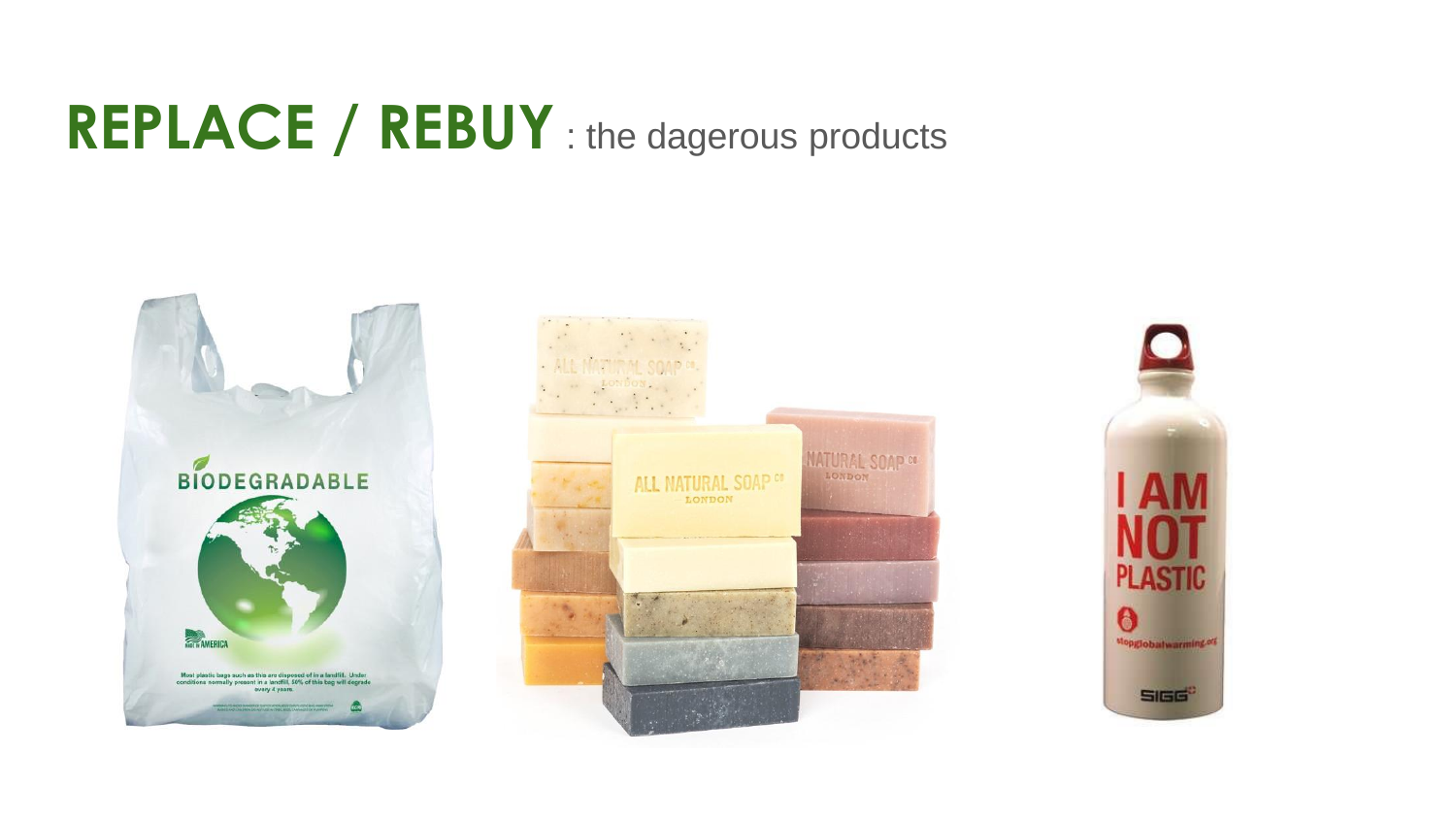## **REUSE / REPAIR** : design how to facilitate the reparation and extend the life of the products

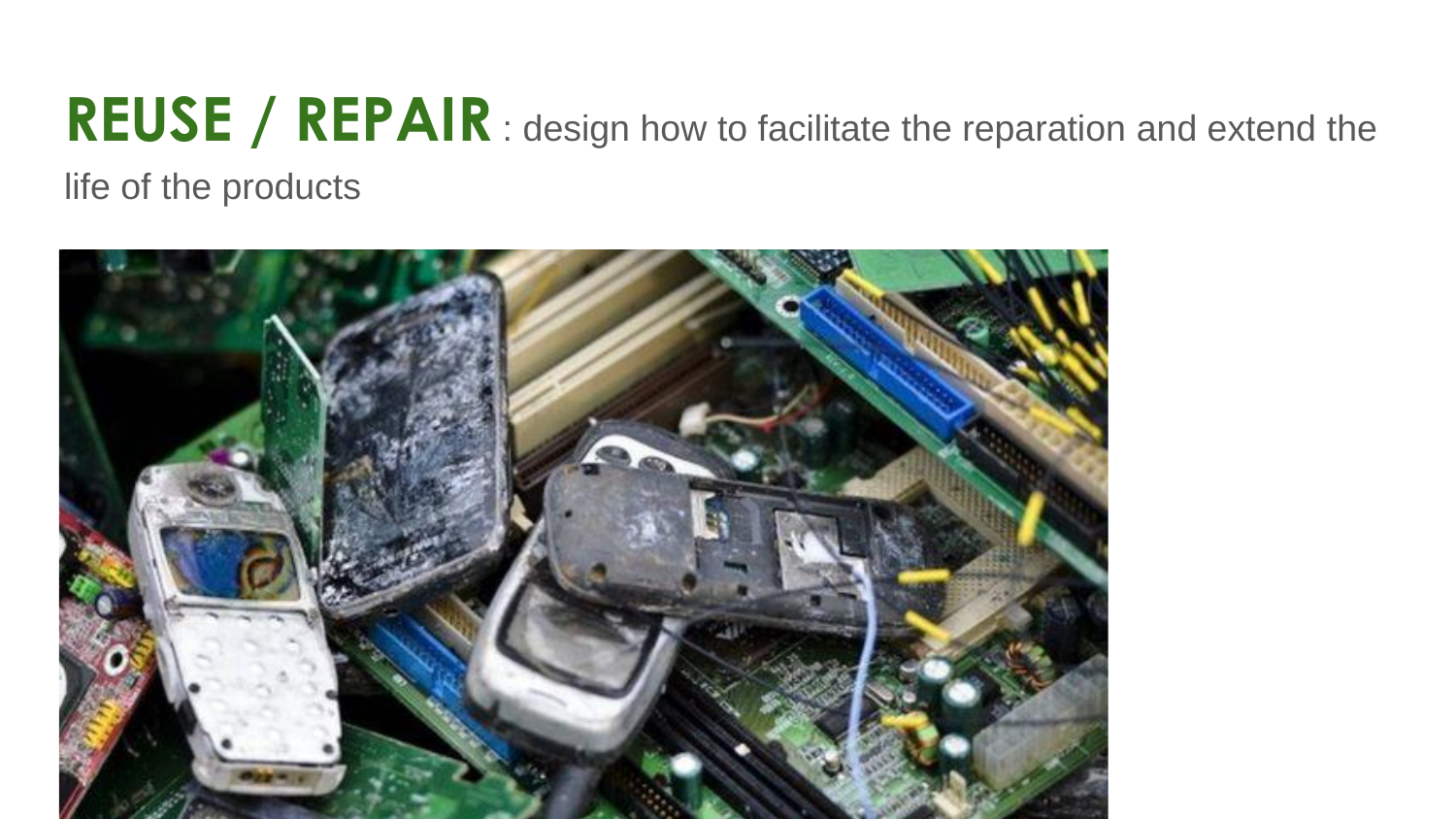# **Examples of local projects**

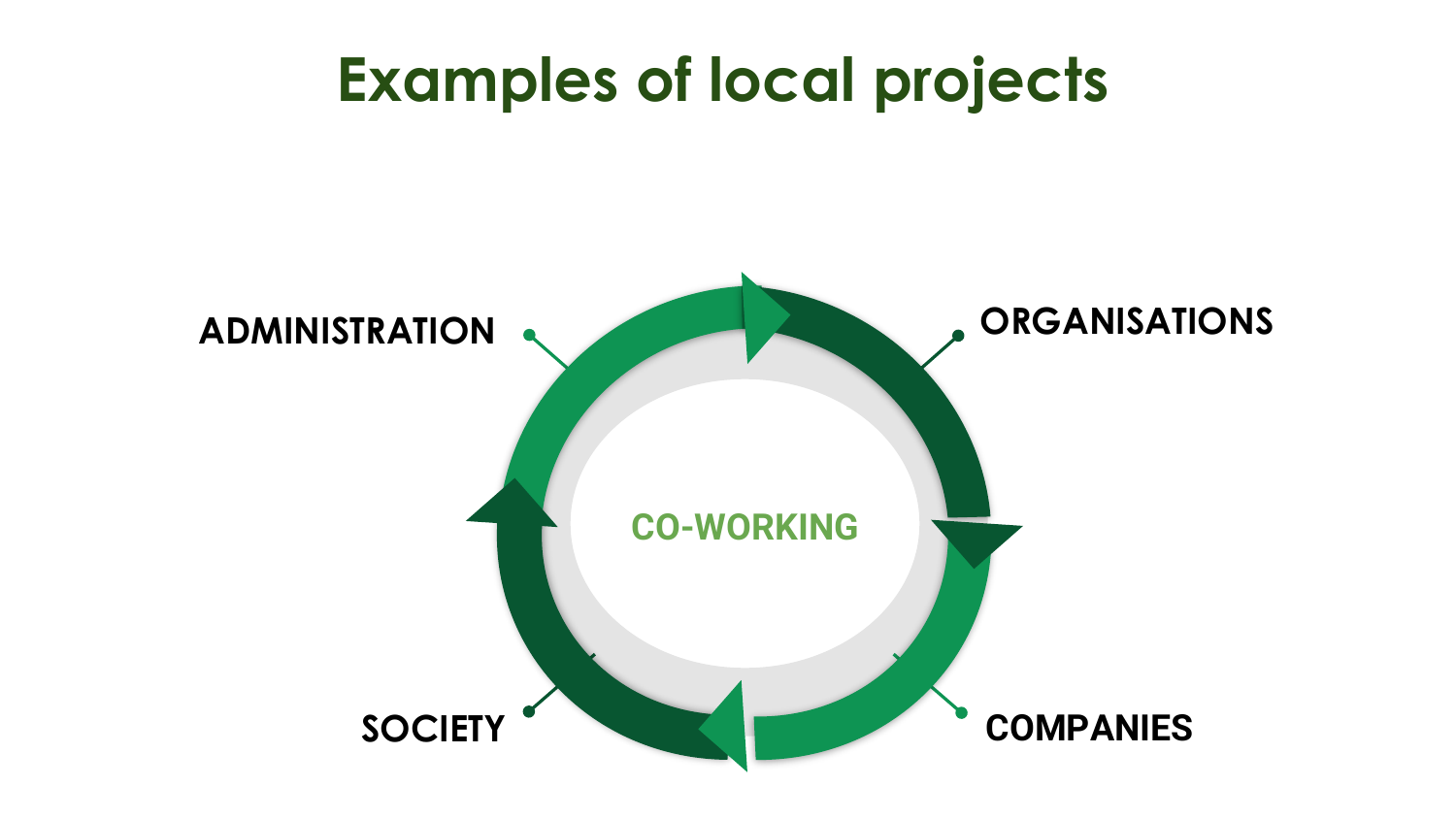**The importance of implementing waste management in the education system to generate new job opportunities**

**Integrate the management of waste in the current educational system = generate new professional outings + promote the green economy.**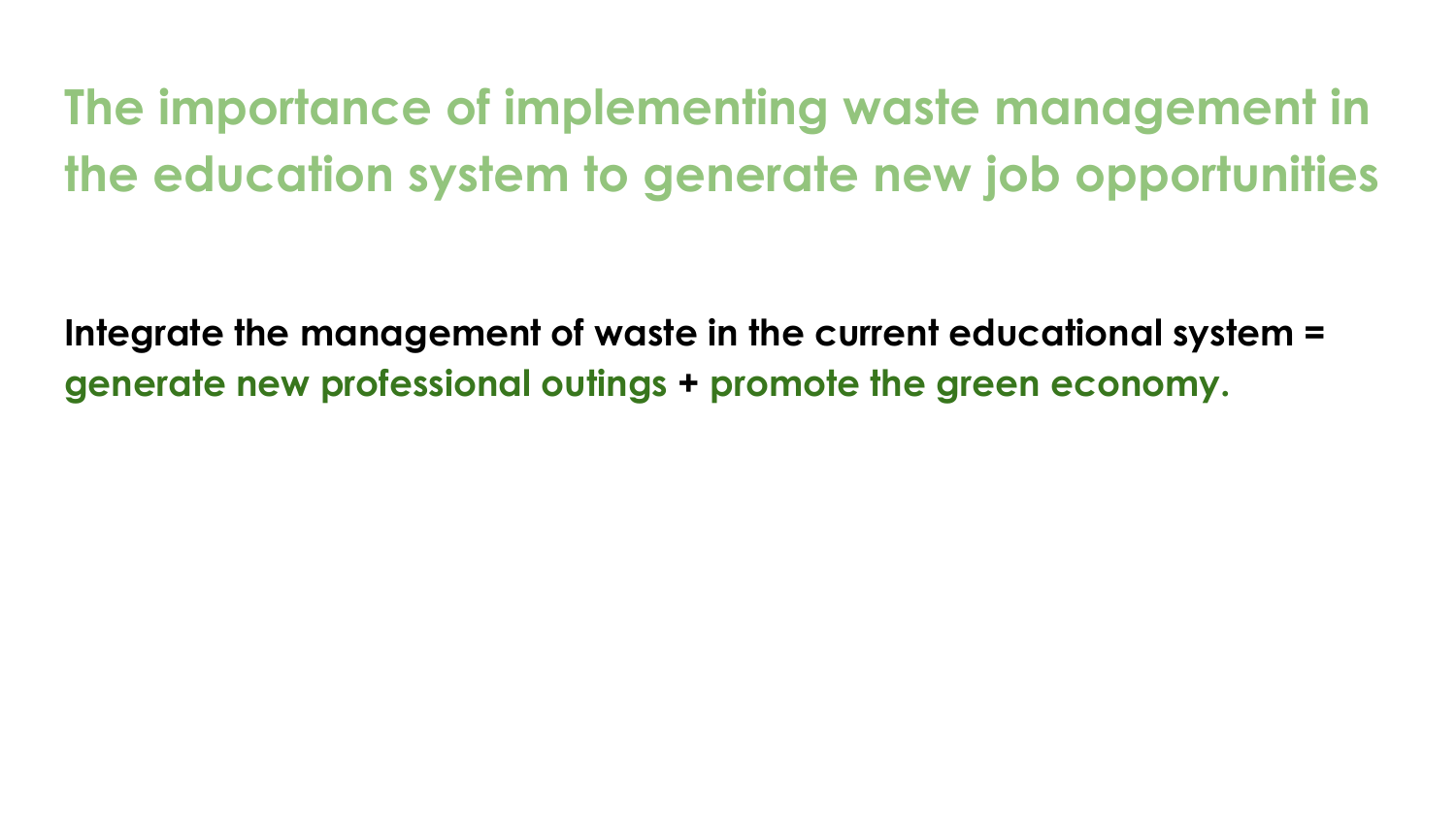#### **Technological Waste Centre in Barcelona**

#### **Objectives:**

To create jobs for young people at risk of social exclusion in the field of reclycling and reusing new technologies.

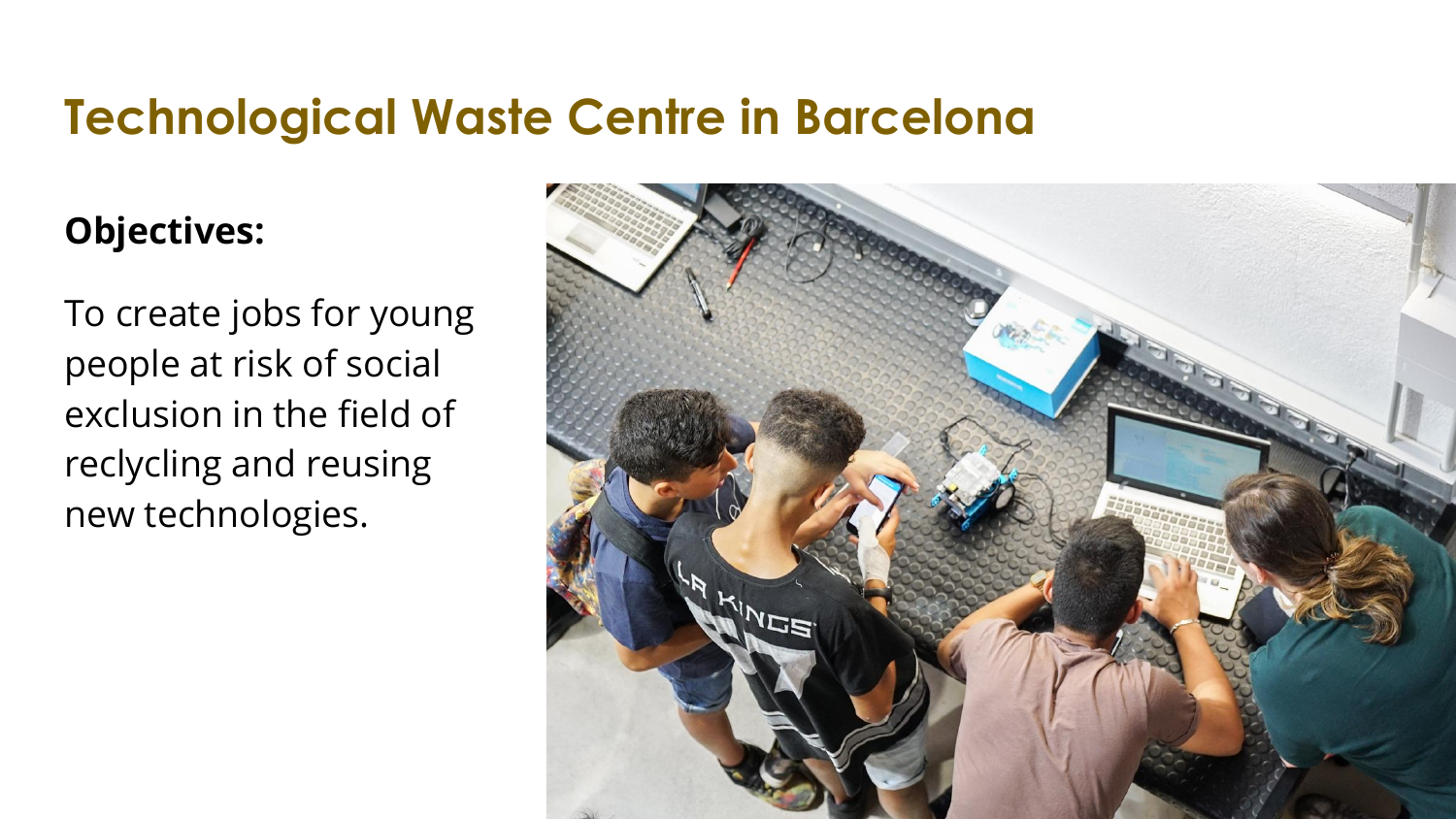## **Technological Waste Centre in Barcelona**

## How was it achieved? **Foundation + City Council + eReuse**

Management: **Fundació Trinijove**, foundation working with people at risk of social exclusion.

Space provided by **Barcelona City Council**.

Linket to the **eReuse programme**: It promotes circular economy in the field of electronics through communities of activists, local groups, researchers, universities, educational centers, companies, social economy entities ...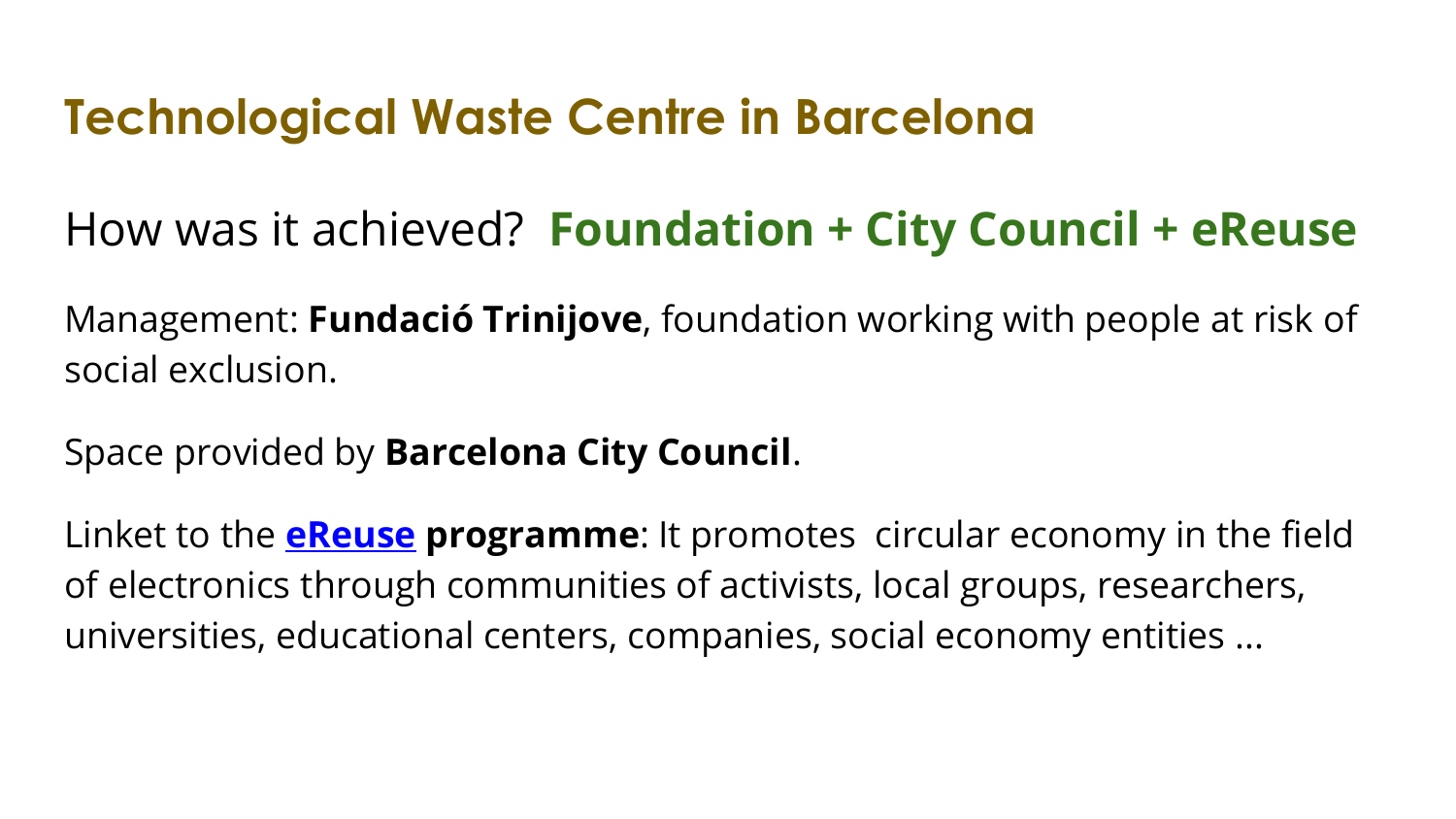# **Smart Citys Intelligent waste collection system**

-USE OF ICTs

-Optimisation of the collection service

-Container collection control to adapt collection routes to real needs

-To know the volume of waste in real-time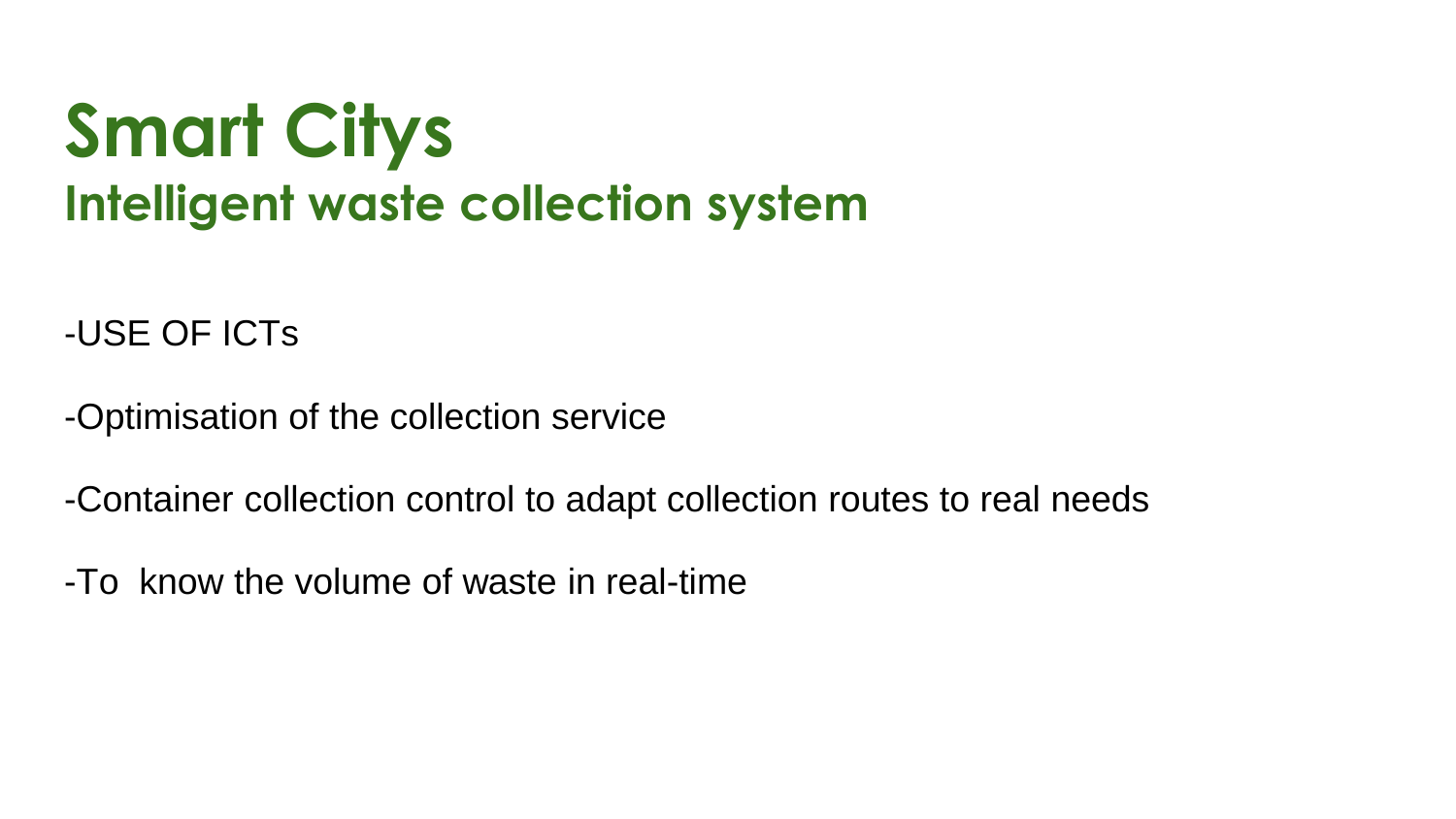## **Smart waste collection system in Sant Cugat**

#### **Installation of volumetric detectors inside the containers.**

-Adaptar horaris i ruta de recollida.

-Evitar males olors per descomposició als contenidors orgànics: dades de la temperatura i dies del seu últim buidatge.

-Càlcul de pes de cada contenidor (error màx. 5kg.)

-Informació comportament ciutadà en la generació de residus

-Freqüències emplenament contenidors segons fracció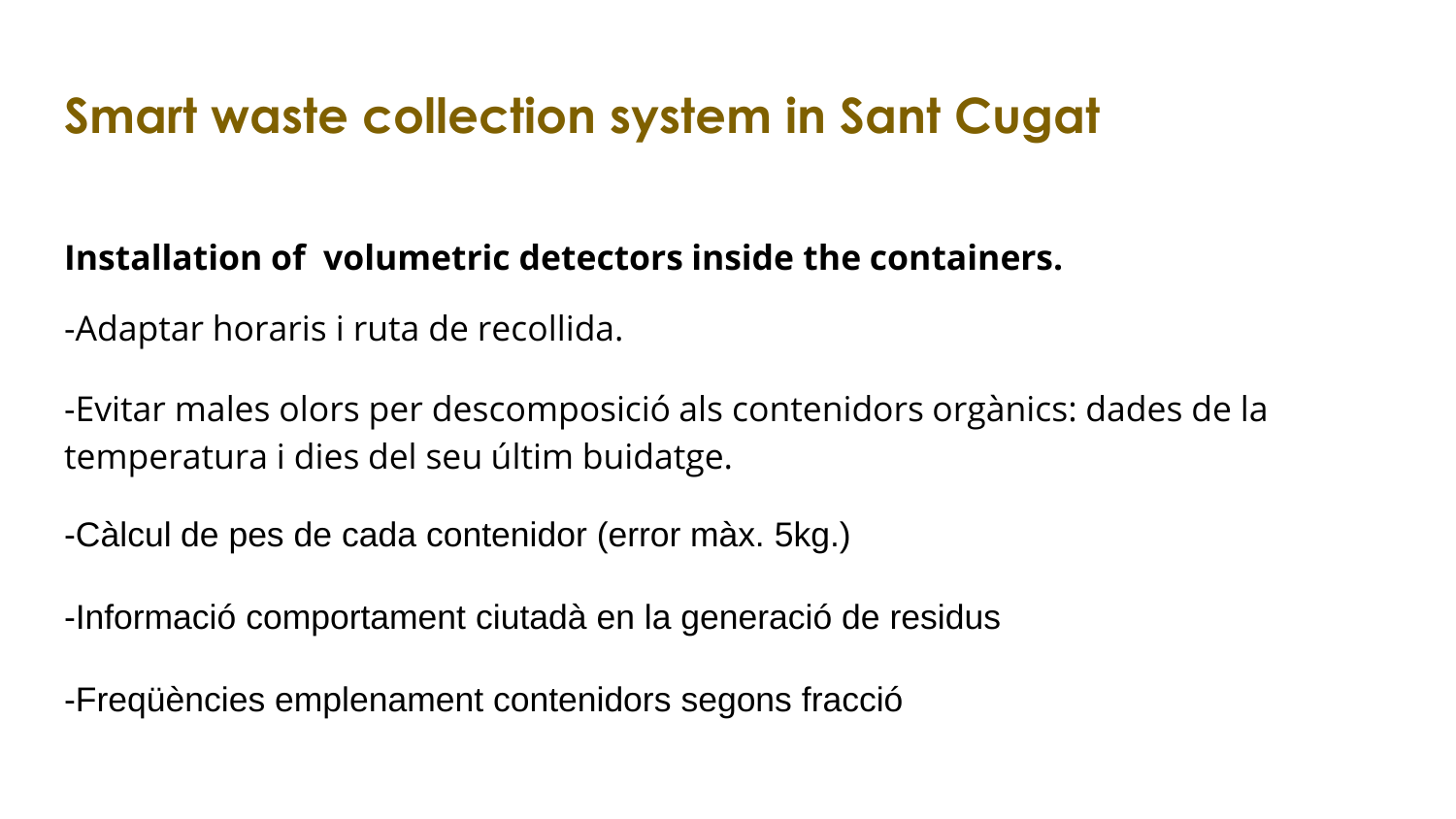## **Smart waste collection system in Sant Cugat**

#### **Installation of volumetric detectors inside the containers.**

-Adapt timetables and collection route.

- Avoid bad odors by decay in organic containers. Works with data of the temperature and days of its final emptying.

-Calculation of weight of each container (maximum error 5kg.)

-Information of the citizen behavior in the generation of waste

-Frequency of container fillings according to fraction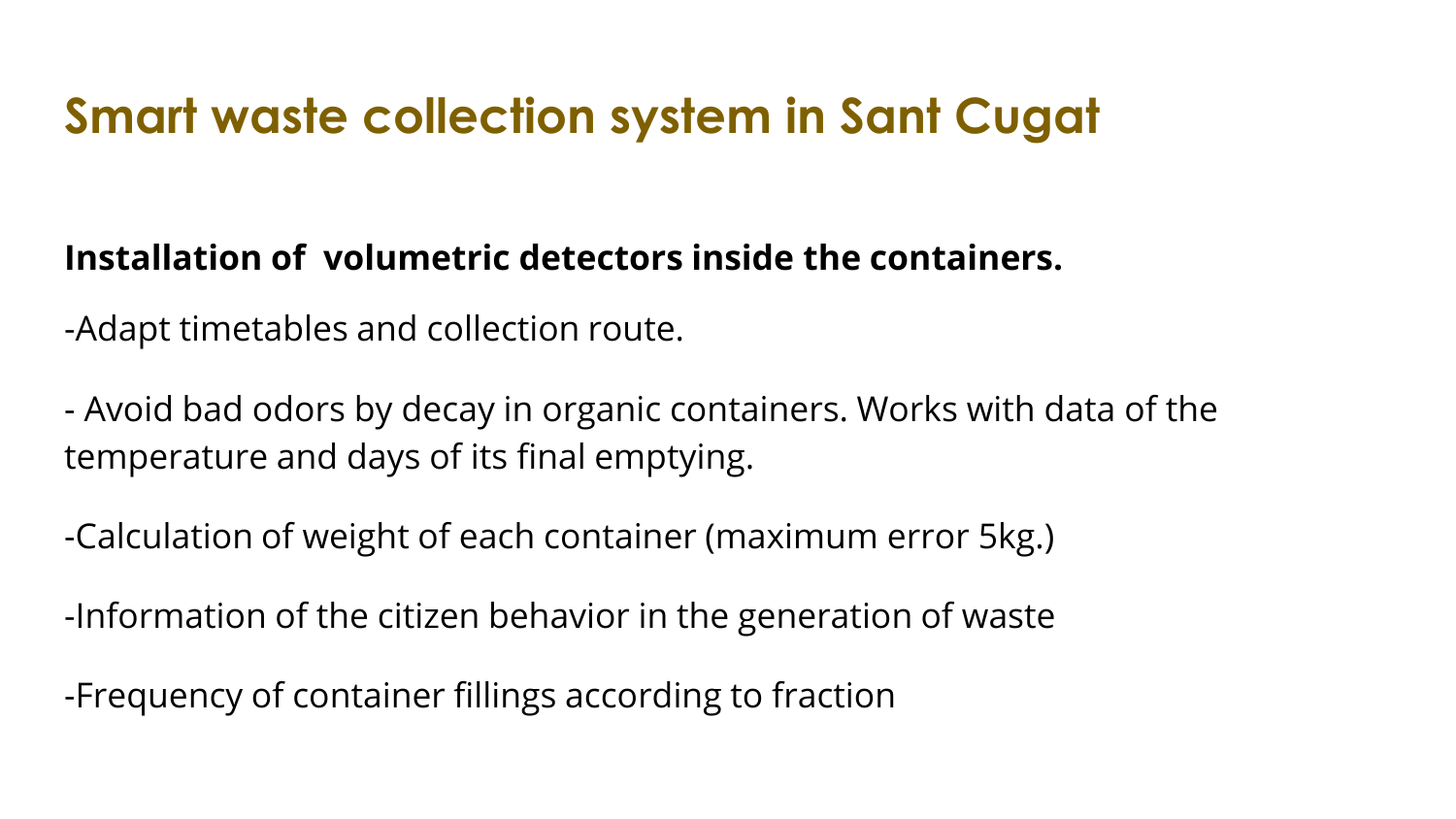**RESULT = less trucks on the road, economic savings, less traffic, less pollution and less noise.**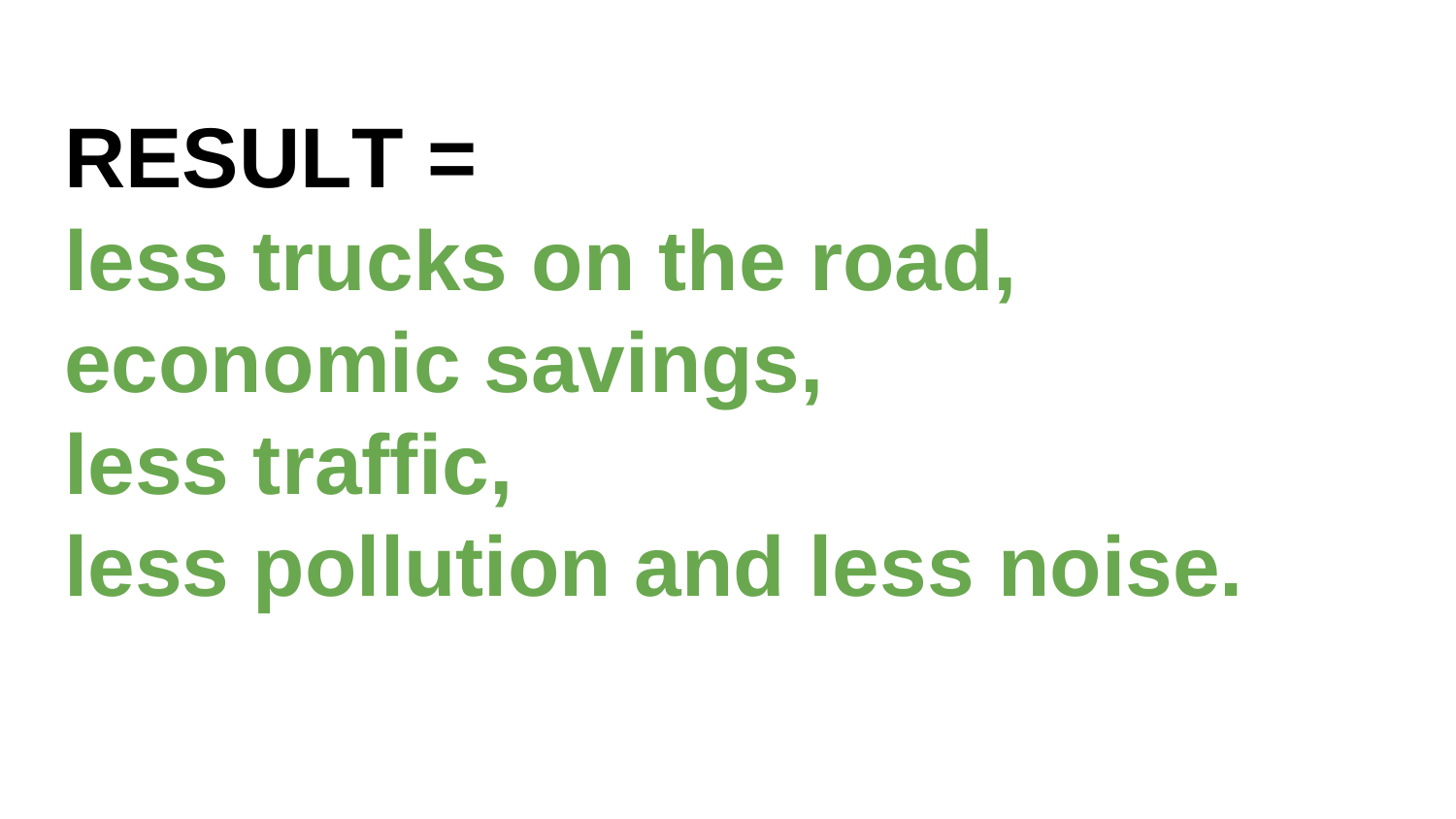#### **AMBITECA - Sant Cugat del Vallès**

An innovative concept of waste collection center for **exchange, reuse and education.**

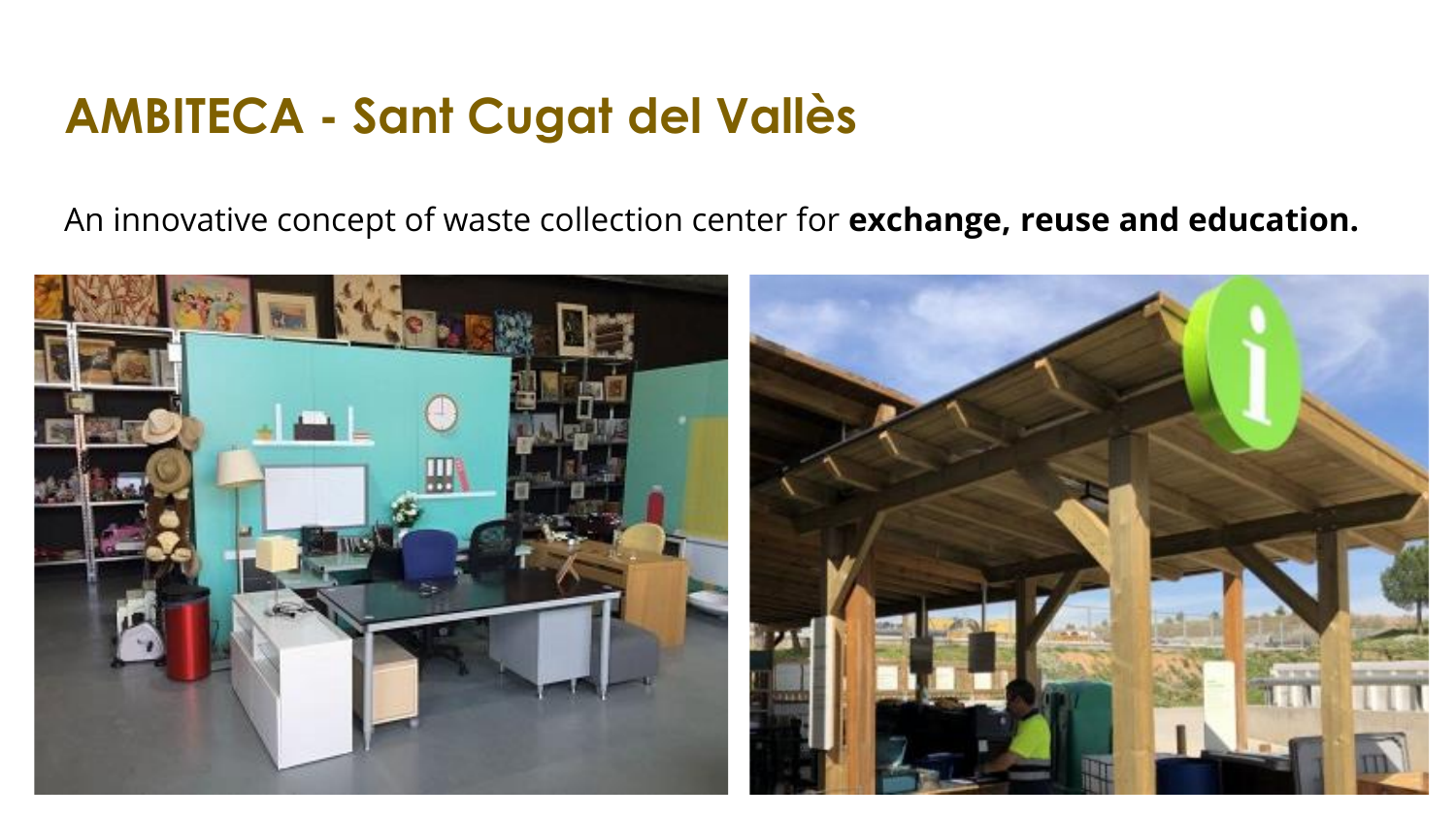### **AMBITECA - Sant Cugat del Vallès**

The **Exchange system** works by points (which **vary depending on the environmental impact of the delivered object**) and which can be exchanged for objects of interest.

All second hand items are placed as if it were a store.

If somebody does not have Exchange points, that person can "purchase" an object paying a symbolic Price that will be assigned to a social project.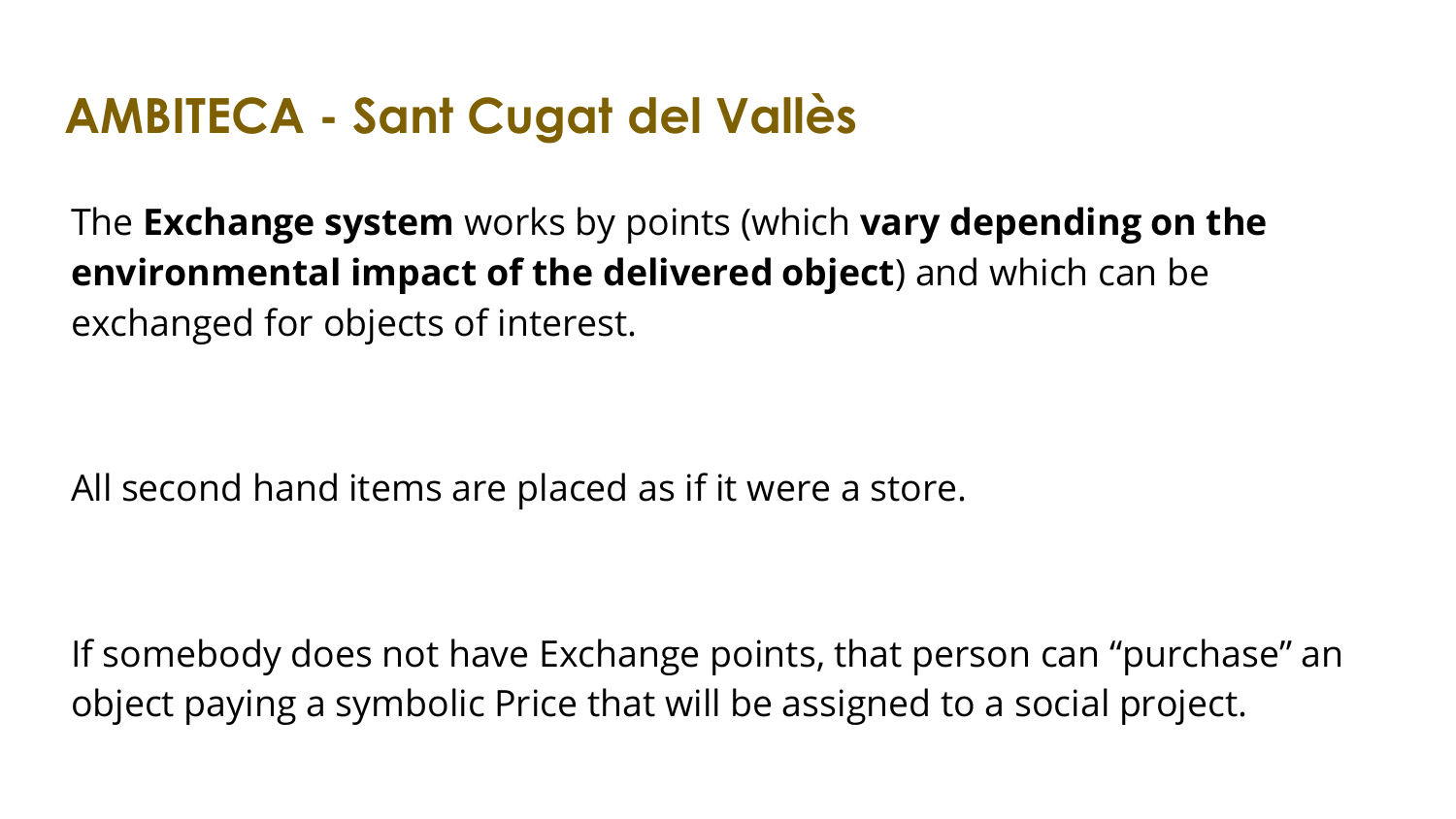## **AMBITECA - Sant Cugat del Vallès**



#### All the objects in the **AMBITECA** are properly visible and classified **IN A WEB PORTAL AND APP**

www.stcrecupera.com, where you can also upload objects that you don'tneed to be exchanged or given directly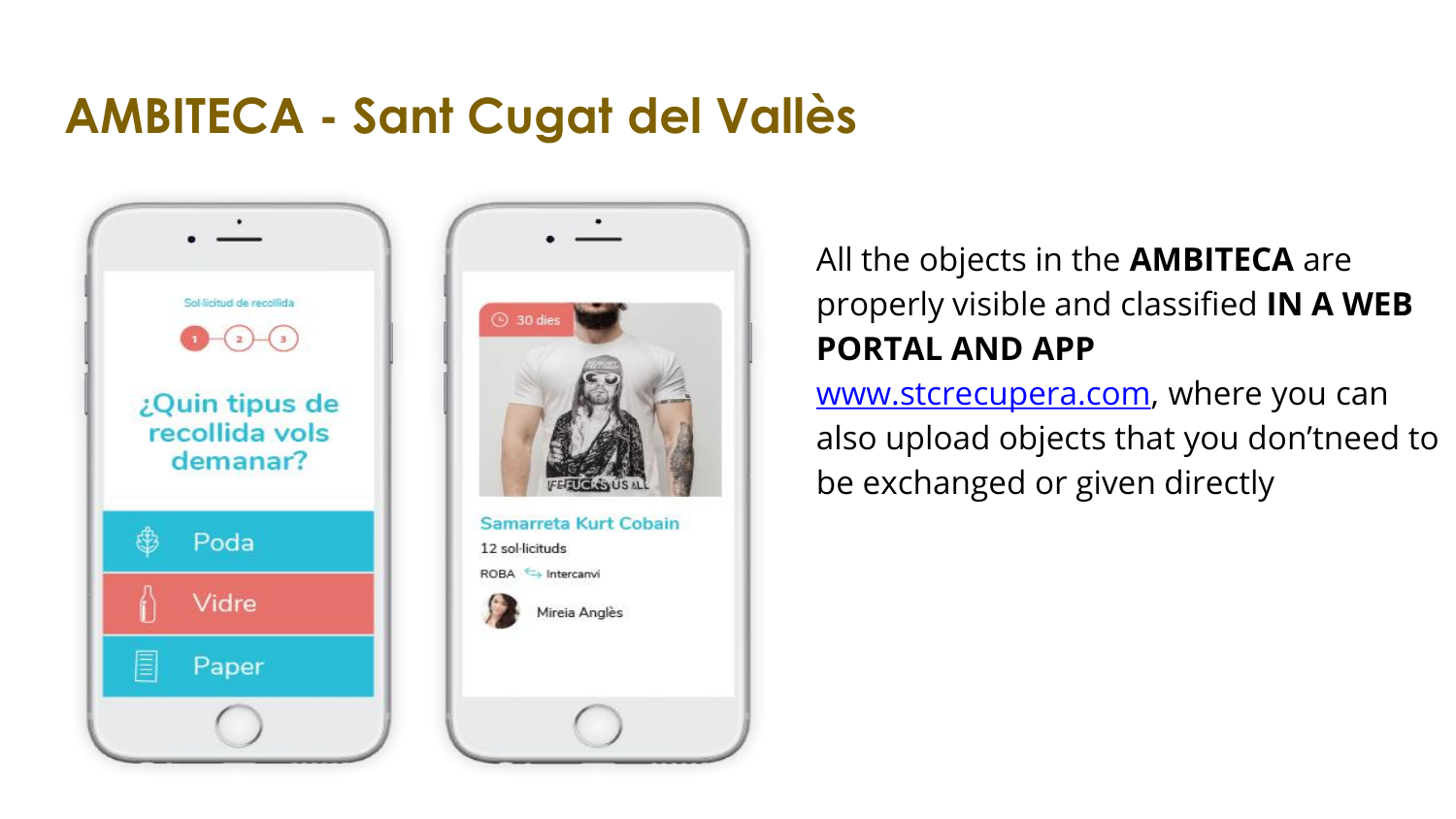#### **Smart containers - àrea metropolitana de Barcelona**



**Domestic** and **commercial waste collection.**

Sistèmes d'obertura prèvia **identificació** que han d'obrise amb una **targeta** o amb el **mobil**.